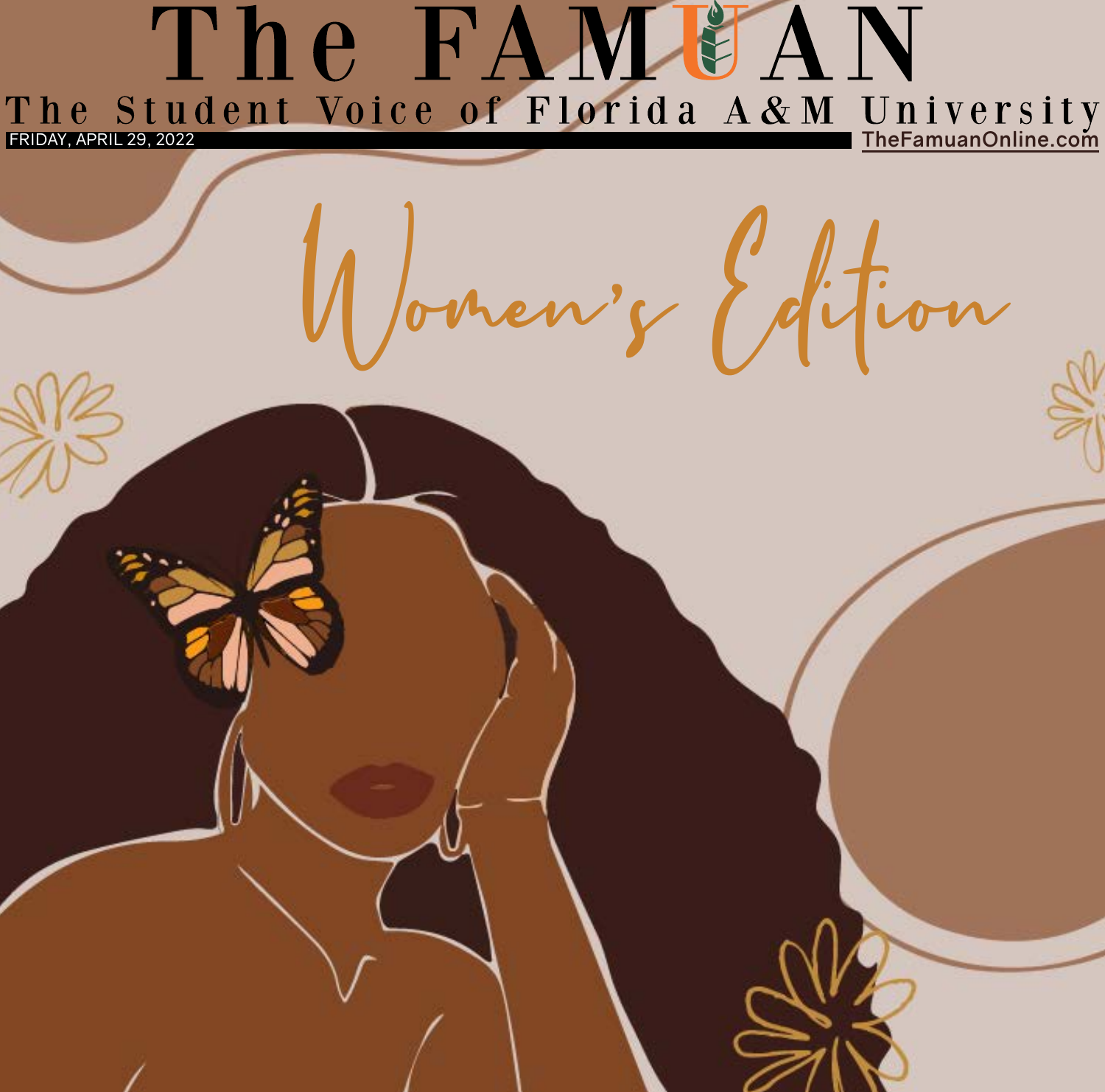Feminism is an ideology that has continued to gain more recognition over last two decades. In a more straightforward explanation, feminism is the advocacy of equal rights and opportunities for women.

As the term and its movement have grown over time, divides between the stances and opinions of the movement began to show. This is the case with "white feminism" and "minority feminism."

White feminism, as described by Rafia Zakaria, the author of "Against White Feminism," is "someone who refuses to consider the role that whiteness and the racial privilege attached to it have played and continue to play in universalizing white feminist concerns, agendas, and beliefs as being those of all feminism and all feminists."

The identity that white feminism takes on is known to suppress and minimize the voices of women of color, including Black, Latina, Asian, Native American and trans women.

nities are silenced and their issues are left unresolved, leaving many of these women to feel like they have no place in the movement at all.

As the movement grows, these commu-tion and division.



Rachel Cargle, writer and activist, talks about how white feminism, among other things, is the centering of white women in the movement which leads to the separa-

"White women get so caught up in how they feel in a moment of WOC expressing themselves that they completely vacuum the energy, direction and point of the conversation to themselves and their feelings," Cargle wrote.

This highlights one of the many ways and reasons that cause the divide of women in the movement.

All of these factors continuously go against the main ideals of the movement, speaking against the mistreatment of all women.

A first-year psychology student at FAMU, Jordan McCrary, has strong opinions about being a Black woman in the modern-day feminist movement.

"In my opinion, [Black] women are often excluded from the advancements of the feminist movement specifically," Mc-Crary said. "I still feel that white women benefit primarily from the movement and women of color are excluded from those benefits. As an African American woman, I can face multiple avenues of aggression: being Black, being a woman, etc., and most times it's like I have to choose the struggle. It's almost as if we don't count within the movement."

Many minority women feel their voices tend to be left to the side of the movement as a whole.

## Why do white feminists ignore Black women?



More women from these communi-**Click link to continue: https://rb.gy/ez1nip**

 $0000$ 

### **Cordell Jones**

### Staff Writer

What makes a woman a woman? To care, to cater, to lightly toast a child's bread on Saturday morning? The mundane practice of repetition in fulfilling the needs of others?

It is an almost cynical question shrouded in misogynistic idealism that produces nothing but closed minded cognition.

Practice makes perfect. Cross your legs, fix your hair and make sure those around you never see you without a smile. Be nice. Laugh. Speak up, but not too loud. If you don't, people will think you hate the world.

I know I won't object to that statement. Many may feel as though this perception of womanhood is dead. After 21 years of life, while simultaneously witnessing the progression of respect toward women across the world increase only a sliver, I'm here to say that this ideology is not even close to dying.

I'm surrounded by that shroud of absurdity on a daily basis. In fact, the one place I thought I would find a significantly less amount of nonsense when discussing the topic of being a woman was by joining an organization made for women, by women. Joke's on me. I was wrong.

I find the same individuals speaking on authenticity and originality pertaining to femininity continually contradicting themselves by spewing an abundance of bias; not only through words, but also through action.

Although the thought of men and women alike practicing these ideals throughout the world — specifically at my own HBCU — makes my blood boil, I believe I may have finally grasped where this self-constrained influence originates.

I won't get in too deep, but let's just say some of you folks need to unlock that childhood trauma in therapy.

So then, what is it that makes a woman a woman? Well, that answer is quite simple; be true to yourself — as corny as that sounds.

Being content with who you are, what you like, who you like, whenever, wher-



ever. It quite literally doesn't matter what you say, or what you do. Nothing can make you any less of a woman than the day you realized you were one.

I've had so many people explain the things I do wrong that don't constitute the definition of always being "a lady." What does that even mean?

Voranica Joseph, a senior psychology student at Florida A&M, believes individuality plays an important role in womanhood.

"Having the strength to be different, and not feeding into what society wants us to be [is what shapes a woman]," Joseph said. "We have endured a lot throughout history, and we as women continue to preserve and be the change we want to see in our society."

Women for generations have suffered with the concept of identity. An identity crisis has swept most millennials into a frenzy over sexual identification. This dilemma files atop the already endless combat against a societal fall into the grasp of an overbearingly patriarchal institution.

Finding one's own identity outside a professional box can be extremely

difficult, especially for women. It takes someone strong and determined to be themselves, no matter the price that needs to be paid.

Jaleesa Smith, a third-year music education student, believes in the true simplicity in the definition of a woman.

"You can't put the definition of a woman inside a box," Smith said. "It's a personal feeling."

Freedom of expression is an illusion established via social media. Some form of alter ego or persona is inevitable when establishing yourself on social media. By turning oneself into a specified facade, you automatically limit yourself to displaying that specific persona, taking away from your true identity.

It is an issue many face in this world, but like most other issues, women stand front and center with this one.

Adriana Medina, a senior music student, delves into the perspective of self-identity.

"A woman can be the biggest or smallest person in the world, but as long as she claims she's a woman, who am I to say otherwise?" Medina said. "Nobody has to

tell you who you are. I can't decide that for you."

Whether or not someone feels as though being a woman can be determined by their genitals or mindset, wholeheartedly, womanhood will never be more than what an individual makes it.

I always remind myself that Rome was not built in a day. By taking small strides toward the goal of finding ourselves in womanhood, maybe our great, great, great, grandchildren will have the freedom to be cmpletely and unapologetically authentic.

## **Kalea Sanders** Defining womanhood

### Assistant Online Editor

**Photo courtesy** of Google

**Photo courtesy** of Fordham GSS News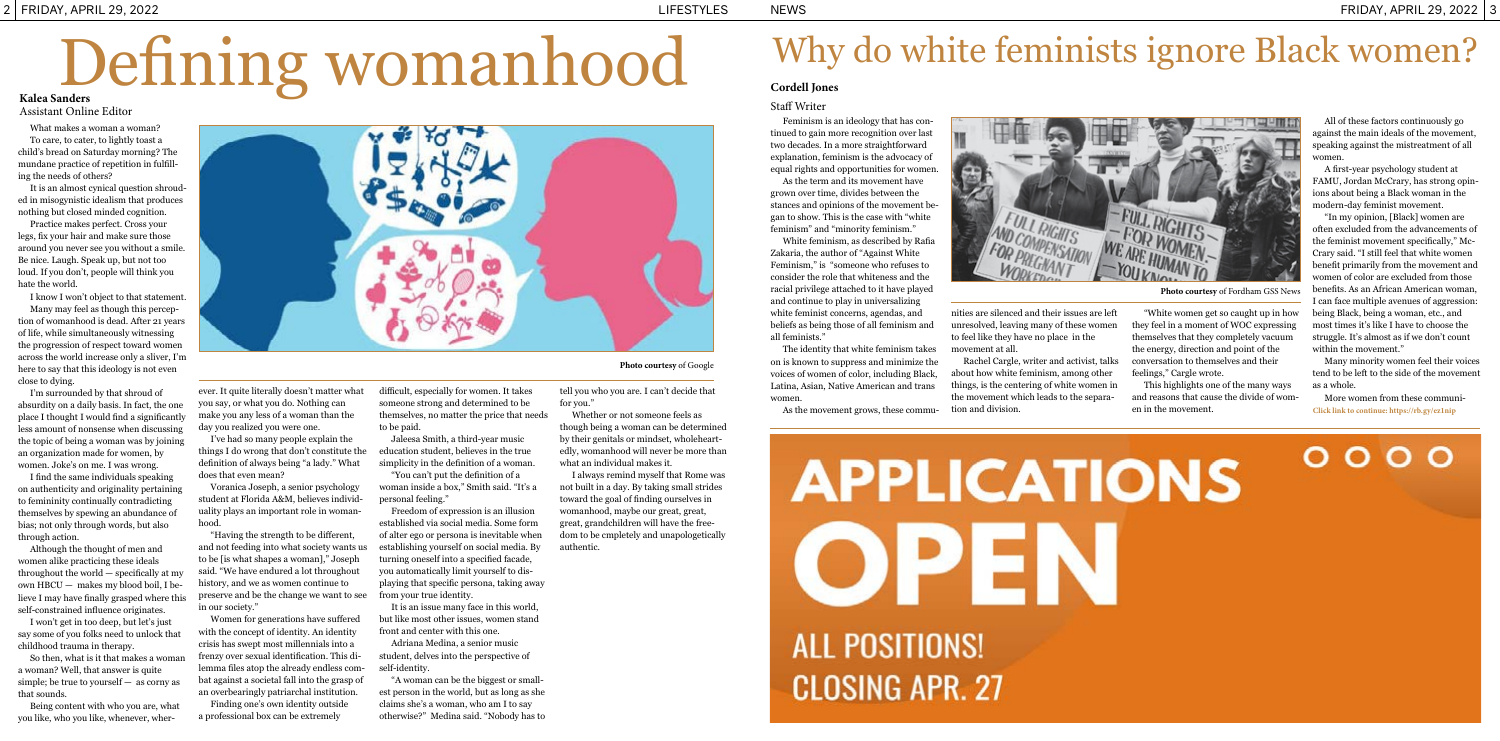Historically, the term "Year of the Woman" was formulated in the late 1960s. However, the term wasn't popularized in the media until 1992 when a wave of women complained that Anita Hill, who testified that Supreme Court nominee Clarence Thomas had been sexually inappropriate with her, was mistreated by an all-male Senate Judiciary Committee [led by Rhode Island Sen. Joe Biden].

The term was used for political references, especially during voting for state officials.

Women have created space in all areas, regardless of adversity, and have engineered change in a white male-dominated world. The music industry, politics, the medical field and many others have slowly begun to see more female representation. Historic women such as Condoleeza

Rice, who was appointed national security adviser by President George W. Bush in 2001, was the first Black woman (and the second woman ever) to hold the position. Another historic woman is the Speaker of the House, Representative Nancy Pelosi, who is the first woman to ever hold the

position.

These women and others have paved the way for others to make their own legacies.

Amanda Gorman, 24, made history last year as the youngest known inaugural poet. Gorman was 22 at the time of President Biden and Vice-President Harris' inauguration when she beautifully stole the show with her poem, "The Hill We Climb."

Although more women are breaking many barriers, there are people who do believe women have not been getting as many rights as we should.

Bethune-Cookman University graduate student and small business owner, Haedan Patterson, mentions even though

women have more rights than before, they are still mistreated no matter how hard people try to be inclusive and make the country fair.

"... Not much has changed. Women are still getting paid less than their male counterparts, not to mention women of color are getting paid even less," Patterson said. "Women are still underrepresented in government, entertainment, business, etc. It discourages other young women who look to seek their career in politics or throughout government."

According to The National Partnership for Women and Families, women working full and part-time jobs make 79% of what their male counterparts earn. Also, wom-

Behind every successful woman, there is an army of others on her team rooting for her. Many realize this early on in life with their mom at the heart of their support system, but oftentimes there is a disconnect once they enter the outside world.

The thought of being inferior kicks in and competing with other women becomes an instinct rather than uplifting one another. This goes back at least to the 1900s when women had to compete to be considered for a job. It goes back further when women would be in competition for a high-ranking husband to secure a lifestyle and protection they were prohibited to create for themselves.

Jealousy is presumed to be a woman's trait, along with the idea that women "hate" on one another because they feel as though they are subservient, but womanhood is not a monarchy; more than one queen can fit at the top.

The mindset that there can only be

one creates a barrier that stops women's progression. It is important that these myths are debunked and the narrative is reversed to shed light on the positivity that comes with sisterhood.

What everyone should understand is that women are better when they work together. Monique Jackson, a deputy director for the division of business and resource management in Washington D.C, explains the genuine relationships with the women in her life.

"I first learned about the benefits of sisterhood with my two biological sisters," Jackson said.

"That understanding of and need for sisterhood transferred into my matriculation at Bennett College – an all women's HBCU – and my initiation into one of the "divine nine" Greek sororities."

Women today are advancing and taking on more leadership roles. According to Fortune, which ranks America's largest companies, the number of women CEOs



running fortune 500 companies increased to 8.1% in 2021.

Imagine the rate that these numbers could increase by if all women in prominent positions mentored other successful women and lifted up other women to follow in their footsteps.

Supporting women-owned businesses across all industries can help as well; not just the hairstylist and eyelash techs. There are many businesses outside of the beauty realm that a lot of people do not know have women CEOs. It is common to see fathers pass down their businesses but we have to start rallying behind our mothers and help them to create generational wealth for their offspring too.

Lillian Elise, a single mother of two, says that calling the women in her life "supportive" would be an understatement.

"I've always had a tight circle of female friends in my life that I consider my sisters. Having that love from at least one other woman in your lifetime is a gift from God," Elise said.

Networking to find these connections only works if you are doing it right. For men, it is mainly about collecting business cards and sharing laughs at the dinner table. For women it is a tad more diffi-

Roe v. Wade provided hope to women around the country and provided a step forward bodily autonomy. However, in the last decade, legislation with the goal of dismantling what that case gave to women has become more frequent and more crippling. Now women are faced with an impossible problem: What do you do if access to healthcare is taken from you?

Legislation in Republican-controlled states has aimed to limit or take away access to abortion care. Florida, Oklahoma, Georgia, Texas, Idaho and others have passed bills similar in language, all criminalizing in some way those who get an abortion as early as six weeks after conceiving or those who perform the procedure. This means many clinics that have offered the procedure run the risk of facing criminal charges, in some cases, if they continue.

"The expected impact of closing clinics, of making abortion difficult to access, is huge. I think that the reality is that a lot

of times we talk about a woman's right to choose, and abortion is often framed as a choice. But from a reproductive justice framework, that's not enough," Seyi Amosu, a licensed psychologist in Atlanta, said. "Reproductive justice is like the ability to decide about family planning, decide if you want to have children, but also parent the children that you have in safe communities."

"The question isn't about choice. It's about access, because for many people the choice is irrelevant because they have no access," she added.

For many women, not having that access can be detrimental. Haylie Grammer, an adjunct professor at Dallas College in Dallas, Texas, had a late-term abortion in 2016. When she was 20 weeks pregnant, doctors found a tumor "invading her body both externally and internally," Grammer said in a blog post. After countless checkups and seeing doctors in different states, she was told her child would not make it.

The state of Texas allows abortion after 20 weeks if the pregnancy is life threatening to the mother or of the fetus has abnormalities, but after 27 weeks you cannot. So, at 25 weeks, Grammer made the decision to deliver early, knowing that she would be letting go of her baby.

However, before she could even do the heartbreaking procedure, Texas law made her go through a tumultuous experience. Her doctor had to apply for permission to

perform the C-section and Grammer had to sign documents requesting an abortion, during an already traumatic experience. Her doctor was also required to give her a pamphlet published by the State of Texas about the "consequences of abortion," detailing how she would suffer from depression and anxiety for the rest of her life and possibly become infertile.

Grammer believes that if this happened today, it would have been so much harder in an already difficult situation.

"If this situation were to happen to me today in the state of Texas, it would be impossible to get the medical care I needed," Grammer said. "I would have to leave the state of Texas in order to get the care needed."

Grammer is one of many women around the country who have had to jump through hoops in order to have an abortion. Erika Christensen is the co-director of Patient Forward, an organization

# Sisterhood is powerful

### **Naya Campbell**

Senior Writer

# A woman's choice

Make no mistake, women run "The Hill" at Florida A&M University. Of almost 9,000 students, 66 percent are women.

But despite making up such a large portion of FAMU's enrollment, women at FAMU experience many challenges and often feel silenced, unprotected and unsupported.

Women face several disparities in society when it comes to finance, health, and safety and all of these differences are seen on FAMU's campus.

Earlier this semester, freshman psychology major Kimora Williams pointed out to the Student Senate that the campus lacks easy, free access to menstrual health products even though residence halls on

campus receive deliveries of free condoms.

Many FAMU students also complain about the need for more student scholarships, especially since Black women carry up to 20% more student debt.

The biggest issue, though, lies in safety and sexism which are still present even with a majority female student body. Specifically, the female student body at FAMU believes that the institution should handle reported sexual assault cases better.

FAMU has a victim advocate program where it offers services such as crisis intervention, emotional support, safety planning, assistance filing for injunctions and other services. However, some students still feel that more can be done for women who find themselves in these unfortunate circumstances.

Ashely Laurent, president of the student organization Warriors Against Rape (WAR), said that while she loves her HBCU, the university needs improvement in supporting women who have been victims of sexual assault.

"In my opinion, they focus more on how the victim could've prevented the attack rather than focusing on the attacker, Laurent said.

"FAMU needs to take these cases more serious. It seems like they feel like women will get over these things and that the effects won't be long-lasting, but that is far from the truth. These incidents can scar

## Women on 'The Hill' deserve better

people for the rest of their lives if they're not handled properly," she added. **Click link to continue: https://rb.gy/3nv9bu**

### **Charlesalyn Preston**

### Staff Writer

### **Dejania Oliver**

### Editor-in-Chief



**Photo courtesy** of famunews.com Women dominate FAMU's campus

## Still waiting for the 'Year of the Woman'

### **Kayla Walton** Staff Writer

**Photo courtesy** of Nadia Snopek - Adobe Stock Demonstration of sisterhood and women embracing and supporting each other, feminism, unity.

**Click link to continue: https://rb.gy/iq7f7y** 

**Click link to continue: https://rb.gy/ap9crr**

**Click link to continue: https://rb.gy/cwhfmn**



**Photo courtesy** of Oliver Doullery



**Photo illustration** by Neil Jamieson for TIME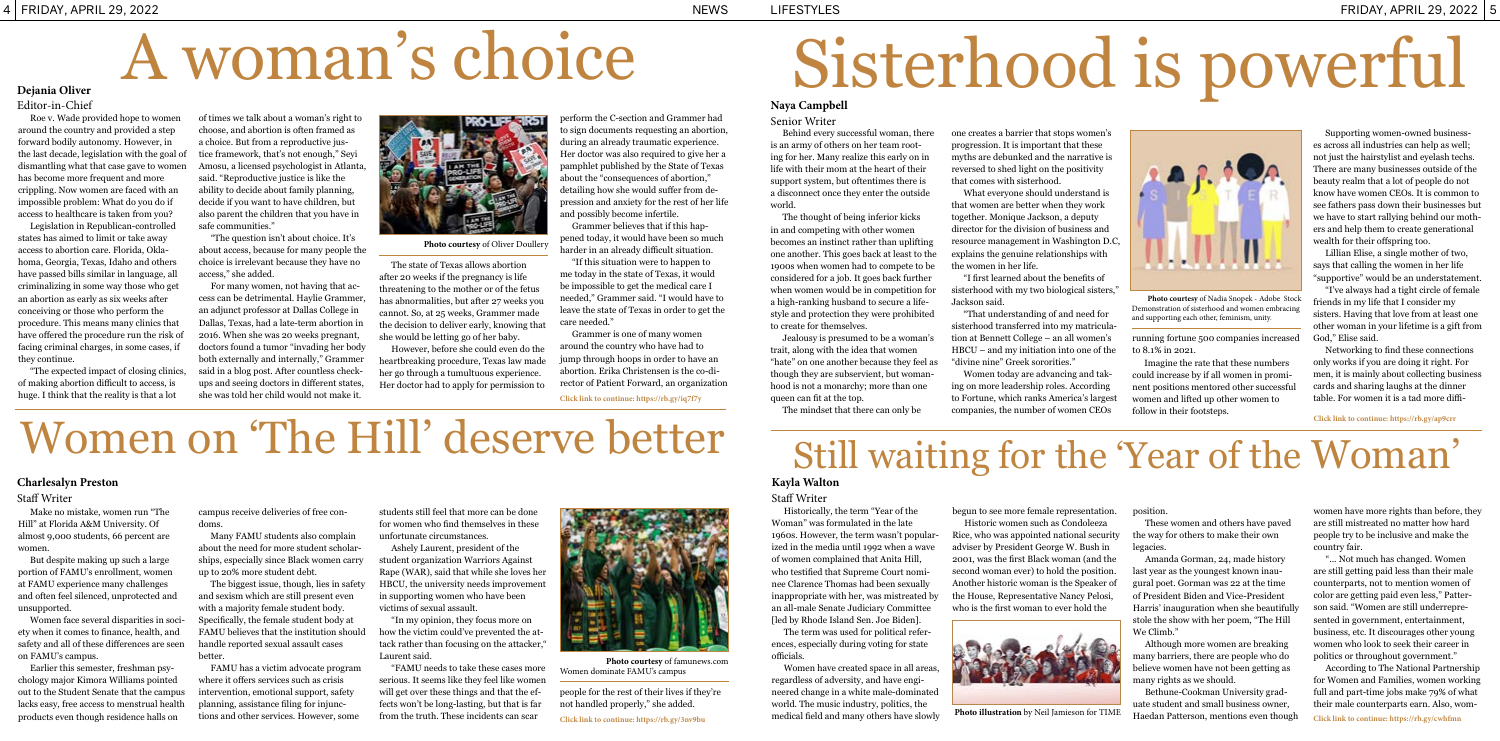On Nov. 3, 2020, Tiffany Baker became the youngest African American woman to be elected judge in the Second Judicial Circuit at 35. This was not just a huge win for Baker's law career, but a historical moment for Black women and

girls in the state of Florida.

Baker defeated her 2020 Second Judicial Circuit judge opponent by over 8,000 votes. Baker says her clean and spiritually led race for the elected position was overwhelming but an experience that she is immensely proud of.

A man who worked at the Supervisor of Elections Office informed Baker that she had 24 hours to complete missing documentation to qualify for candidacy in the election. After a conversation with Baker's mom about her campaign, he remembered Baker and went out of his way to make sure she qualified for the race. She stayed up all night to complete her paperwork and was approved to continue her campaign shortly after.

"Every time I started to doubt, God would send an angel to affirm, encourage, lift, motivate and keep me going," said Baker.

With an emphasis on making everyone in the community confident in the state's justice system, Baker currently presides over the Juvenile Delinquency and Family Law Division. According to Leoncountyfl.gov, Baker was recently appointed to serve as a Circuit Champion by Chief Judge Jonathan Sjostrom.

In her elected position, Baker started a tie program that encourages juveniles to learn how to tie a tie for five community service hours and earn three more for wearing a tie to court. She also has a collection of ties in the courtroom where defendants without ties can take one. Another one of her programs began in January 2022, where juveniles placed on probation can learn a skill or trade for

community service hours and a source of income as a part-time job.

The Florida native was born and raised in Quincy, Fla., but relocated to Miami at 12 years old after her parents divorced. After living there for a year and a half, Baker moved to Tallahassee with her father and attended Amos P. Godby High School.

Even though she was unsure about her future career, Baker attended and graduated in 2007 from the University of Miami with a Bachelor of Science degree in finance and a minor in chemistry. She became a member of Alpha Kappa Alpha Sorority, Inc., the mock trial team, and Phi Alpha Delta Law Fraternity during her undergraduate career.

# Judge Baker inspires **Tanasia Reed**

Staff Writer



Women have made tremendous strides in politics over the years, yet sexism and misogyny have kept the presidency an exclusive home for men.

In 2020, a record number of six womwh rime at proting wow outsets years ago, I stepped onto the Hill'and was ready to take on the worte. Now, as I finish my tast semester of undergrad, I reatize that in a way i did. My wortd, at teast. FAMU taught me so much apout myself and I was able to grow into a woman that I am proud of. This past year, I've had the pleasure to continue my growth as the Editor-in-chief of The Famuan and A&M University nursing student Kirah y nas it has been the greatest experience.

To my staff, thank you for this wonderful year of each and every one of you. The growth you all have  $i$  bectations. The EIC is not the most important person on staff. Every single one of us made sacrifices in order to create content we are proud of, and I am so grateful to you all I also want to thank Professor Blackburn for his patience and support throughout this journey. The Famuan nothing without him. one vote for a female candidate would displayed continuously amazed me and broke every one of my

To the next EIC and staff, continue to work hard and represent this paper in the best light as always. I know you vote may puper an excu inter an Brene: cominger

Love you all!

 $\blacksquare$ 

 $\sim$ 

All 46 United States presidents have been male. This male dominance is not a result of a lack of political activity from women. In fact, in recent years, women have obtained more positions on local, state and national levels of government.

The most significant strides made by women in politics are reflected in both the executive and legislative branches of government.

According to the Center for American Progress, a record number of 142 women were elected to Congress in 2020, 118 women were elected to the House and there are over 2,000 women serving as state legislators.

Nancy Pelosi regained her position as speaker of the House in 2019, after previously serving in the role from 2007 to 2011. This not only added to her historical achievement of becoming the first woman elected to be House speaker, but made her the second person in 60 years — and first woman — to be entrusted with this position twice.

> $\mathbf{U}$  is statement to the statement rings true especial- $\mathbf{u}$  $\mathbf{W}$  $\blacksquare$ were elected into each of the into each of the into each of the into each of the into each of the into each of by their constituents. Despite sexist "electability" reduces they were clearly they were elected, making the "electability" argu-

> $\sim$ ing belief that women cannot secure votes for the president discouraged them from

"I remember Elizabeth Warren being warren bei  $\mathbf{A}$  is the points. I didn't think my  $\mathbf{A}$  $\mathcal{L}$  is a said  $\mathcal{L}$ 

In the same year, Alexandria Ocasio Cortez became the youngest woman ever elected to Congress, Deb Haaland and Sharice Davids became the first Native American women elected and Rashida Talib and Ilhan Omar, became the first Muslim women elected.

Kamala Harris was elected as the U.S. vice president in 2020, making her the first woman — and first woman of color — to serve in this position. With Harris serving as vice president and Pelosi as speaker of the House, this is the first time in American history that the next two people in the presidential line of succession are women.

The increase of gender diversity within American politics should indicate that Americans are ready for a woman leader, but many remain skeptical about the idea of a woman president.

A 2020 article published by The Conversation argued that members of the legislative branch are typically positioned to rise to higher levels of government. However, despite having obtained powerful positions in government, this has not been the case for women.

Some research suggests the hesitancy regarding a woman president stems from voters'

worry over the perception of their peers. In other words, while someone might vote for a woman president, a negative attitude toward female leadership from a neighbor would ultimately deter them from doing so.

A USA Today article read, "Seventy-one percent say they personally would be comfortable with a female president, but just 33% say their neighbors would be  $-$  a telling and perhaps more candid measure."

However, this seems like an attempt to disguise their own discomfort regarding female leadership as concern for their neighbor and shift blame from themselves. After all, if these individuals truly wanted a female president, they certainly had the opportunity to elect one at the time the USA Today poll was taken.

TO THE FAMUAN

Americans had the opportunity to

Vote Run Lead founder Erin Vilardi  $\left( \frac{n}{2} \right)$ ris element (Vover Politico, "Electability and its coded sexism

With this degree, she thought of open-**Click link to continue: https://rb.gy/loudas**

and misogyny still hold strong in 2020."

### A woman's place is in the (White) House

### **Toni Christopher**

### Staff Writer



**Photo courtesy** of www.huffpost.com For the first time in American history, two women are in the line of presidential succession.

When you think of a member of the Florida A&M University's Marching 100, do you picture a man or a woman? If you picture a man there may be a reason.

The music industry is male dominated. Statistics prove that men make up 60.4% of all music related occupations.

FAMU's campus is not an exception seeing that 63.6% percent of music majors are men.

Despite the lack of recognition as leaders in the band, there was one woman who superseded the standard and proved she was capable. Cori Bostic became the first female drum major in the Marching 100's 72-year history.

Bostic's love of music and her goal to become a drum major was influenced heavily by her parents, both FAMU Marching 100 alumni, who she says

taught her that she can reach any goal she strives for.

The path to becoming a drum major is not an easy one, let alone for a woman. Bostic said other women have tried and failed, but the support and mentoring of these women, and other women leaders in the band, were what inspired her to keep going.

"The people who tried out before me gave me the strength, wisdom and knowledge to be able to try out again, not give up, and come back even stronger," Bostic said. "When those [young] girls are looking at me and saying I can do it, it's because I'm looking at the women who came before me who tried to do the same thing and got so close and didn't make it."

Though it took several years for a woman to hold the highest title in FAMU's band, Bostic says it is not because women were not thought worthy for the position.

Band is known for the family style bonds and close-knit community. Everyone is expected to be accountable and uplift each other to keep that "one band, one sound" atmosphere.

A changing demographic within the Marching 100 may have also contributed to the achievement and made these bonds that much stronger for Bostic.

Bostic noticed by her senior year, more and more women were joining the band, allowing for sister-like bonds and a sense of community for the growing number of women in this space. In her own experience, Bostic remembers distinguished female leaders that followed her and pushed her along her own journey.

Members like Gabrielle Farmer and

Ariana Montgomery were key role models for Bostic, her high school section leader and drum major who also played for the Marching 100, were a crucial part of the skill and discipline she developed while at **Click link to continue: https://rb.gy/kncgcq**

## Women taking over Marching 100

### **Jalynn McDuffy** Staff Writer

**Photo courtesy** of Judge Tiffany Baker



**Photo courtesy** of Cori Bostic Cori Bostic, the first female drum major at FAMU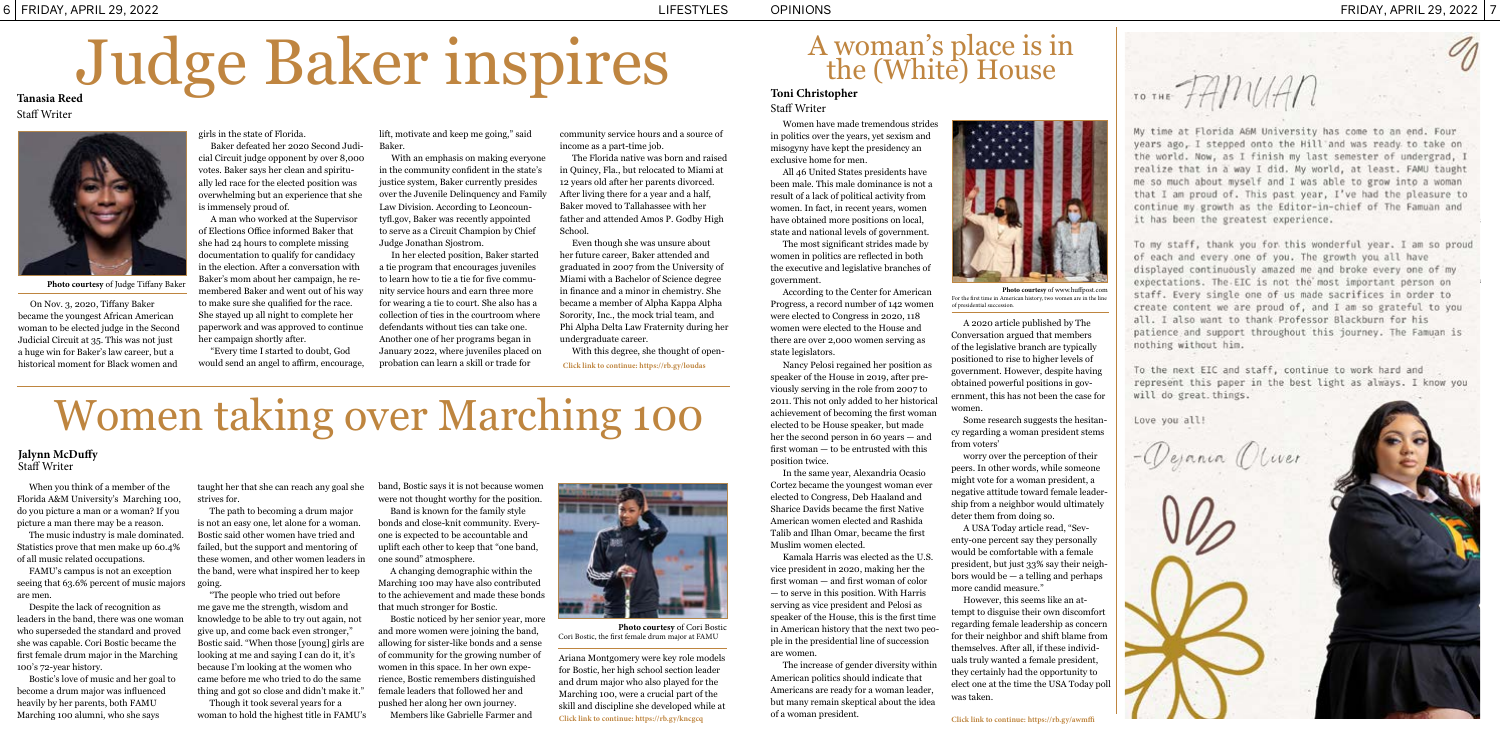The melodic art of music has united and divided people for centuries. Whether it be genre versus genre or artist versus artist, music lovers everywhere will go to war for music that they grew up with, rappers from their hometown and songs that brought them out of dark places.

An ongoing argument in the music community is the double standard between male and female artists — specifically, why are women disproportionately criticized for writing songs about disrespecting men and having sex when men can freely do the same thing?

It's not breaking news that some male artists have consistently produced hit songs that have content related to having sex with a woman — or multiple women while treating them poorly, undermining their intelligence, calling them derogatory names and even promoting acts of sexual abuse.

Perhaps both kinds of lyrics are unethical regardless of the gender, but listeners are the ones who keep songs like these in high demand.

Misogyny is the dislike of, contempt for, or ingrained prejudice against women. Misogynoir is the dislike of, contempt

# **Two can play this game**

for, or ingrained prejudice against Black women. Both continue to create obstacle after obstacle for the music industry girlies.

Up and coming artist, Izzy Joven, says one reason this double standard causes so much controversy that the positive effects these lyrics have on women makes men angry.

"l feel like men genuinely feel threatened by the amount of women that are coming out in the industry. My male friends always complain about the City Girls, and how they're boosting girls' heads for no reason, but it's like so are the male rappers," Joven said.

Britney Spears performed with a live serpent wrapped around her body during her 2001 Video Music Awards (VMAs) performance of her hit song "I'm a Slave  $\Lambda$  U."

Male artists are allotted more latitude in their artistry, such as more lyrical freedom and exploration between different genres and beats.

Tajiah Gary, a female artist from Atlanta, says the double standard in the music industry is driven by intimidation and it bleeds into more components of the craft other than just lyrics.

"I am a very girly person, but my artistry definitely brings out masculine perspectives of my identity. I like to rap or sing about what's real and in a lot of cases, topics such as sex, scamming [men], females getting money is real for a lot of women. People also tell me all the time that I should either choose to make R&B music or rap music, but they're not going to tell any male artist that he can't find that in between," Gary said.

An artist's gender also depicts the way in which their record label allows them to present themselves on and off the stage.

Women such as Katy Perry, Lady Gaga, Nicki Minaj and Britney Spears have broken barrier after barrier with their beyond-entertaining live performances. Following their jaw dropping shows, they were expected to keep up these "wow factor" personas to keep fans intrigued and give their record labels a multitude of options to monetize their personalities.

Lady Gaga's wild outfits became a

running joke during the past two decades. Her "bubble outfit" is an honorable mention from her performance at the 2009 House of Blues.

Nicki Minaj is a constant topic in the media for her over-the-top music videos such as the "Anaconda'' video where she had a whole lotta snakes and a whole lotta dancers with big butts to go alongside them.

All of these amazing women are remarkably talented without their wow factors. And after years of the costumes, music videos, dramatic performances, and yes, the snakes, they were "allowed" to focus less on these factors and evolve into musicians recognized first and foremost for their music.

Nicki still gives us everything and more in her music videos and Gaga comes in nothing less than stunning at all her appearances. However, in recent years, Gaga has not been correlating her music with her outfits and Nicki has been staying true to her flow without shocking her fans with anything more provocative than they've already seen.

Female artists are pressured and even sometimes required to create outstanding rapport among the public as to why they should bother with their existence as an aspiring artist.

There are strict guidelines in the music industry for female artists. Whether these guidelines are clear or imaginary is up for debate. Women must follow these guidelines in efforts to just be heard.

Sing well, but sing differently than everybody else, but not too differently because people won't listen if it's too unfamiliar.

Once they've been heard, they must be larger than life to be seen.

They must do something that will have

the media talking and people watching. A dress made out of meat, a bright pink wig with matching pumps, an entire Candy Land themed performance, and probably something to do with a goddamn snake.

After checking a long list of boxes and making all the right impressions (and a few bad ones for the tabloids), women will finally have the leash of the music industry loosened inch by inch. They will then be allowed to maneuver through the field with more autonomy.

Highlighting the over-the-top measures that women are subjected to does not negate the hard work that male artists put in. It also does not insinuate male artists have no personality, alter egos, or stage presence.

Kanye's cockiness and Harry Styles' whimsical wardrobe are prevalent factors in their celebrity personas. But Styles' clothes are one of his only wow factors beyond his singing. And Kanye's cockiness and disregard for others (paparazzi, Stormi, and Taylor Swift to name a few), says more about the death grip that the patriarchy has on the music industry more than it says anything about Kanye's character.

The public and the industry allow Kanye to wreak havoc upon anybody he pleases because his douchebag persona complements the behavior.

Rihanna coined herself a "Good Girl Gone Bad" back in 2007, but it's safe to say that she would not have been allotted the space to publicly humiliate whoever she pleased with no consequences just because of an album's title.

This argument can be summarized into "what's good for the goose is good for the gander," — an old phrase meaning something that what is OK for one person should be OK for another person.

Up and coming male rapper, DKOMX, 18, agrees that women are judged more harshly in the industry, but regardless of the misogyny they face, in the coming

## Women making gains in STEM

The science, technology, engineering and math [STEM] fields are dominated by men, making it hard for women to break through in these disciplines, especially in positions of leadership. Nonetheless, we're starting to break that barrier.

According to The Census, women jumped from 8% of STEM workers in 1970 to 27% in 2019. Men made up 52% of all workers in the United States but 73% of all STEM workers.

Despite years of progress and continuous proof that women are capable of positions in STEM fields, there is still a preconceived notion that certain careers are for men.

Gender roles and stereotypes tend to shape people's perception about what men and women should do in households and even careers.

Maxine Jones, director of the women's studies program at Florida State University, believes it is necessary for students to see representations of themselves in all fields.

"Male students need to know that they can become nurses and female students need to know that they can be doctors and researchers," Jones said. "It is difficult to break deep rooted gender-based generational and cultural traditions and biases of what women can do and be."

Research from the University of Houston shows that "stereotypes of girls having lower interest in computer science and engineering than boys are formed as early as six and cause gender disparities in motivation for computer science and novel activities."

Women and minorities as a whole experience a huge disparity in STEM fields and the lack of representation can continue that cycle. When more women and women of color progress in these areas, there can be an influx of ideas and fresh perspectives.

The amount of female faculty and professors in many STEM programs can sometimes contrast with the high number of female students enrolled in them. At FAMU, specifically, there is a higher number of women in many fields such as certain majors in STEM. In 2019, 82% of graduates from the biology program were women.

Miracle Kennerly, a chemistry student at FAMU, says that FAMU and other schools would benefit from more Black women as STEM professors. Kennerly has had only two female STEM professors but says that their warm nature is necessary for classrooms.

"Hire quality professors who are Black women, women who are going to inspire girls to use STEM to monopolize their career and break into new markets," Kennerly said. "I learned that I could use chemistry to create natural hair care products. That's why it's my major. I saw a way to help my community through the things that were taught in high school from a Black woman."

While disparities are still evident, progress is definitely being made. In 2018, FAMU launched the FAMU ADVANCE Institutional Transformation Initiative with the goal of improving the campus climate for women faculty in STEM, social, and behavioral science fields. The initiative offers mentorship and development opportunities for female faculty.

Cynthia Hughes Harris, dean of FAMU's School of Allied Health Sciences, believes there will be progress.

"In general, there are more and more women entering STEM fields and it may take a while for them to rise to the top. However, as the number of women in STEM increases, I'm confident we will see more women in higher academic positions, including dean and beyond," she

 $w_{\text{max}}$ they just need to be given the chance.

**LMISTY COPELAND** 

2.MAYA ANGELOU

**3. ANGELA DAVIS** 

**4.MARY MCLEOD** 

**5. MICHELLE OBAMA** 

**BETHUNE** 

said.

AMERICAN POLITICAL **ACTIVIST, PHILOSOPHER.** PROFESSOR, AND AUTHOR

\*\*\*\*\*\*\*\*\*\*\*\*\*\*\*\*\*\*\*\*\*\*\*\*\*\*\*\*\*

AMERICAN LAWYER, **AUTHOR, AND FIRST** AFRICAN AMERICAN FIRST **LADY** 

**AMERICAN POET, CIVIL RIGHTS ACTIVIST, AND MEMOIRIST** 

AMERICAN EDUCATOR. **WOMANIST, CIVIL RIGHTS ACTIVIST.** PHILANTHROPIST, AND **HUMANTARIAN** 

THE FIRST AFRICAN **AMERICAN FEMALE PRINCIPAL DANCER IN AMERICAN THEATRE BALLET** 





### long way to go. With time, more women  $\sqrt{N}$  reaches in STEM and  $\sqrt{N}$ pave the way for others. It's apparent that more institutions can mutually benefit

A

в

**FAMUAN** 

### **Kayla Butler**

### Staff Writer

Online Editor



**Photo courtesy** of Gary's Instagram @tajiahgary Artist Taijah Gary.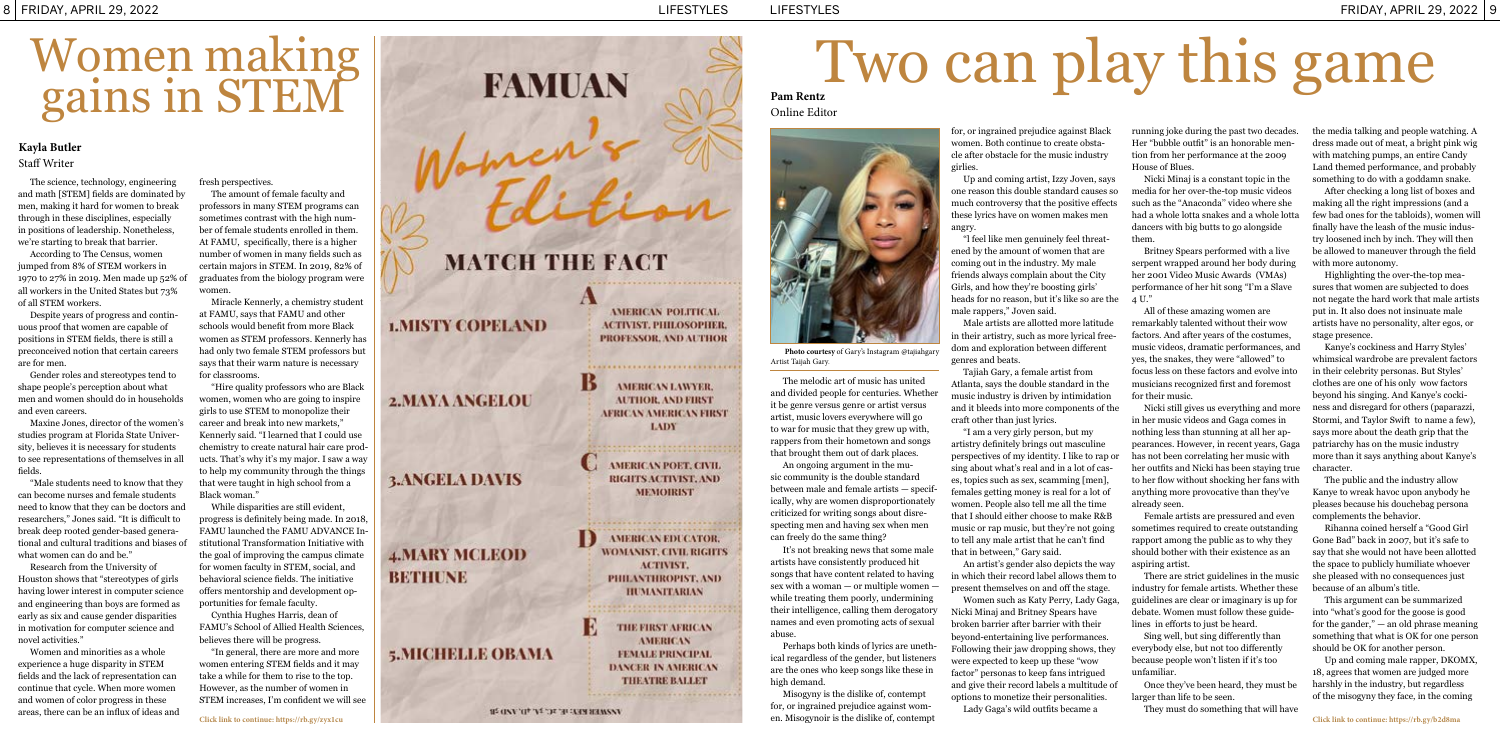If you were to take a look back into the early 2000s, you'd see the ideal body type for a woman: a small waist, small legs, small arms. Overall, a slim figure.

Now, in the year 2022, that has seemed to change, but not to a more realistic, relatable or diverse standard.

Although we still see this slim figure in modern society — especially in the fashion industry — the stereotypical ideal image for a woman on social media is large breasts, a small waist, wide hips, thick thighs, and a large butt.

This "hourglass" shape has been around for years, but in the last couple of years it has been prioritized and idolized in social media culture.

You may think that straying away from the unnaturally skinny body type is a step in the right direction, but argumentatively, praising a specific body type in general

can cause the same issues for women as it has in the past — especially one that is unrealistic for most.

Unfortunately, this creates no "in between" for women with natural bodies to feel comfortable and accepted.

Social media's portrayal of the hourglass body type has young women wanting to achieve the typical influencer and celebrity Kim Kardashian shape because of how it is glorified.

Young women all around the world have taken it upon themselves to achieve this look with plastic surgeries, like Brazilian butt lifts (BBLs). This market that has seen exponential growth since 2020.

According to Business Insider, "In 2020, surgeons performed 40,000 butt augmentation procedures that brought in \$140 million worth of revenue … the number of butt augmentation surgeries

increased 90.3% between 2015 to 2019." However, this new "look" is not the only changing beauty norm.

Another popular trend that has been growing in popularity is fuller, softer

lips. Although this one is more common among women of color, especially those of African descent, it is still one that women look to surgical professionals to help them attain.

> According to Omari Rasheed, a first year psychology student at FAMU, the women's basketball team is not receiving the same packed pit as the men's team.

According to plastic surgeon Dr. George Sanders, "recent statistics from the American Society of Plastic Surgeons reveal that 27,000 lip augmentation procedures were performed last year." This revealed that a lip augmentation procedure was performed nearly every 20 minutes.

Fashion and beauty industries take advantage of the popular trends created by society and capitalize on them in marketing and producing their products.This can cause women to change their looks to what they feel "acceptable" and what is seen as "beautiful" by society.

In 1972, Title IX of the Education Amendments was passed to ensure in part that women and men participating in athletics get an equal opportunity. Yet 50 years later, women's athletic teams still

struggle to receive the same support as male athletic teams.

Data has shown that women's athletic teams across the country get less support than men's athletic teams.

Is the same true for with Florida A&M's athletic department?

FAMU has a total of eight women's teams, including a bowling team that competed in the Southwestern Athletic Conference round-up and a volleyball team that won the SWAC championship.

Although FAMU has a plethora of teams that are all accomplishing noteworthy things, the women's teams are not receiving the amount of support they should be receiving on game day.

FAMU is a school that prides itself on community and emphasizes a close knit "FAMULY" feel, but freshman tennis player Sierra Sandy says she experiences something very different as a female athlete.

"We definitely get support over social

media, but when we have games and events that same support isn't there," Sandy said.

Men's teams on our campus are heavily supported, from baseball to football and everything in between. FAMU students love to pack the pit alongside the "Incomparable Marching 100" in Al Lawson to get the basketball players hyped and ready to send the opponent home with a loss, so why don't we see this when the women's basketball team plays before the men?

"The team gets little support from fellow Rattlers," Rasheed said. "I believe it is due to the stereotype of being less athletic, our women's teams are just as talented and deserve the same amount of support."

On a national level, women's sports

teams are receiving the same low percentage of news coverage as they did four decades ago. The most recent study on this matter shows that coverage of women's sports on ESPN and other major news sources is at an all time low of 5.4 percent.

Although this lack of support is an issue all over the nation, we have to make change in our community first. As FAMU students, faculty and staff, we have to start showing up for our women's teams. They deserve the same consistent support that we show our men's teams.

Recently, Thai Floyd, a FAMU alumna and sports journalist, tweeted on what she hopes to see in the near future for women's athletics on the HBCU level.

"I wish that the HBCU All-Star Game also had a game for women as well," Floyd said. "There are so many great players that deserve the platform and exposure," Floyd said.

When the feminist movement started, women engaged in intense discussion and sought to abandon social norms, earn respect and gain political rights. Today, the movement has transformed to include physical liberation and women are finding new ways of breaking from patriarchal standards.

The modern-day feminist movement is gaining traction on social media and women are seeking sexual revolution through discussion, exploration and critical thinking.

The confidence and control women demanded over their bodies heavily affected the role of women in society and their ability to speak up for themselves. In the early fight for women's rights, things like the right to choose and to use contracep-



tives like birth control allowed women to practice the same sexual freedom as men.

With the increased access to Planned Parenthood and other health clinics, women gained a voice and resources to

deal with their sexual lives freely.

Women everywhere are now able to easily consume information from other women and professionals about their experiences, bodies, sexuality and thinking. With various social media apps like Reddit, Instagram, TikTok, Twitter, Youtube or Twitch, there's a special community for everyone.

### Body positivity is a challenge **Jazlen Patrick**

Argie Poulias, a psychotherapist and life coach in Florida, believes that the internet allows the conversation about sex to be less taboo.

"Young people have grown up really confused about the role of sex and feel like they have fit in with what society tells them about sex," she said. "There are things like religious views and misogynistic views that make sexuality for women

portrayed as a bad, shameful thing, that frankly men don't have to deal with. I think healthy sexuality and getting comfortable with it is very important."

Noella Williams, a graduating senior at Florida A&M University, agrees that the internet has heavily influenced the way she approaches discussions and understandings of her sexuality and identity.

"Social media encouraged me to feel open to having discussions revolving [around] my sexuality and gender identity," Williams said. "For example, my TikTok algorithm tends to place Black and queer creators onto my FYP that are creating content that revolves around conversations about queer identity, sexual liberation and navigating your sexuality."

# Freedom unchained

### **Kyla Hubbard**

Lifestyles Editor

### Opinions Editor

**Click link to continue: https://rb.gy/xfoagg** 

## FAMU's female athletes: Separate and unequal



Social media has taken society by storm. According to a survey conducted by University of Nevada's School of Medicine, over 90% of teenagers use social media and approximately 75% have at least one social media profile by the age of 17.

While social media has enabled people to build relationships, express themselves and become more educated, it also has downsides.

Social media is not as much of a hobby as it was before, but more of a guidebook to how you should look, act and perceive yourself. Unfortunately, this has had a detrimental effect on the way women young women and girls in particular view themselves.

As women scroll through their feed,

they are unknowingly comparing themselves to what they see, affecting their self-esteem. This leads women to adopt traits that are unhealthy as they compare themselves to unrealistic beauty standards that they are exposed to online.

Precious Robles, a third-year pre-physical therapy major at Florida A&M University, recalls a time where she witnessed this happen.

"I do feel like women compare themselves to social media and what other females look like," Robles said. "I had a friend who used to compare herself to other people and she had a lot of issues dealing with that, but I have seen it happen before and it always has to do with social media."

Another study done by behavioral scientist Clarissa Silva suggests that 60 percent of people using social media reported that it has impacted their self-esteem in a negative way.

Nowadays, you will rarely catch someone posting a picture or video that does not utilize a filter or has not been edited even the slightest bit. More and more women want to appear just as perfect as the women they compare themselves to, and fear others seeing their flaws.

Some women no longer bother to post anything as they want to avoid being judged altogether.

The idea of women trying to meet unrealistic beauty standards even goes beyond social media. Today, some women

# The social media effect

### **Jaelen Patrick**

Opinions Editor

won't dare leave the house without make-**Click link to continue: https://rb.gy/ijjctz**

**Sydney Bellamy** Staff Writer

**Click link to continue: https://rb.gy/g58eaz**



**Photo courtesy** of dailyillini.com

**Photo courtesy** of Womanizer Toys|Unsplash Women are turning to social media to enhance their sexuality.



**Photo courtesy** of Adobe Stock Body positivity, woman looking at herself in the mirror.



**Photo courtesy** of @famu\_softball and @famuathletics FAMU Softball Team